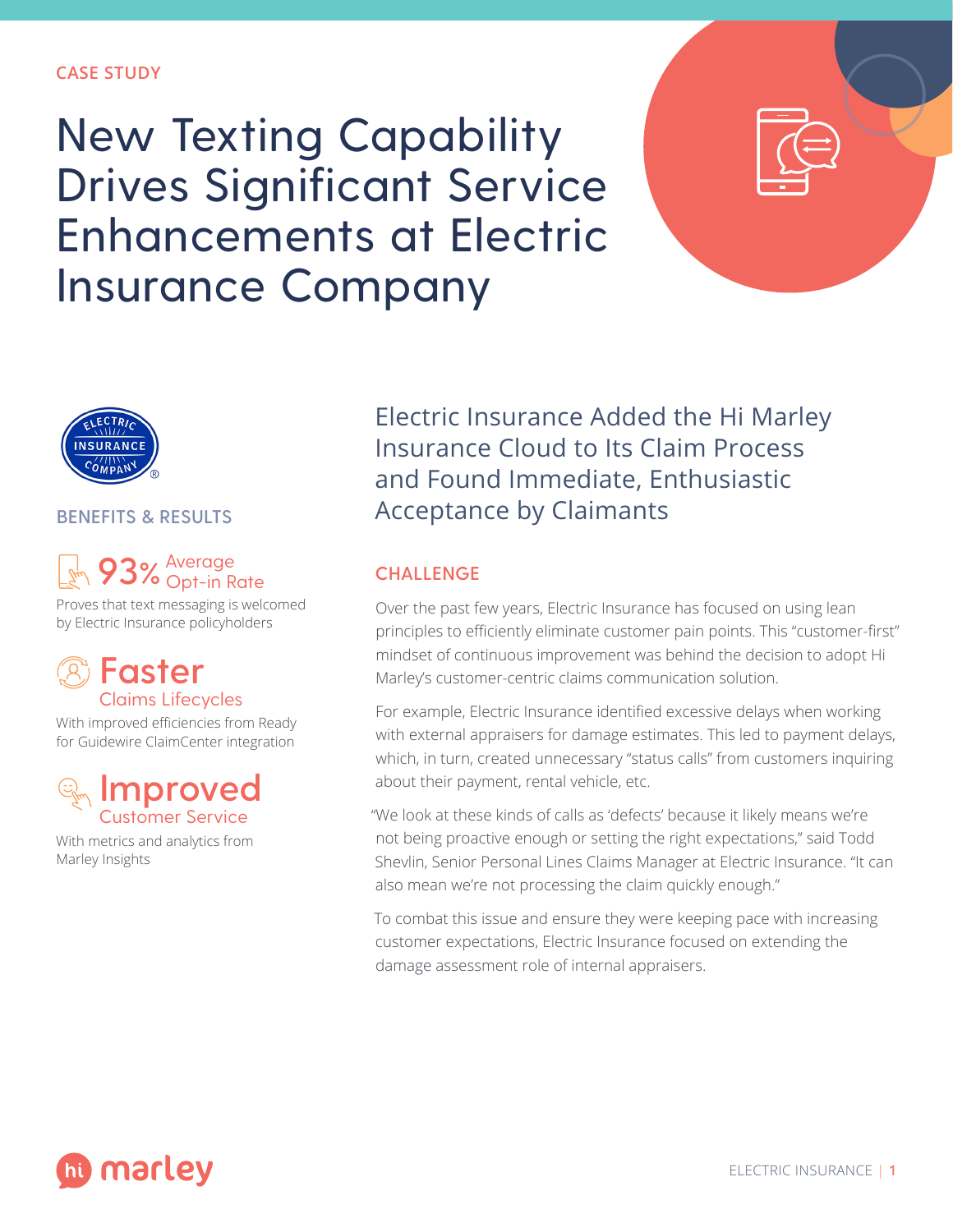#### **SOLUTION**

"We knew we could control the cycle times better if our own team did the work," Shevlin stated. "Hi Marley's texting platform provided an important part of the solution—a fast, simple way of obtaining damage photos from customers."

Photos are a vital component of the appraisal process. Before choosing Hi Marley, Electric Insurance used another platform to gather photos. Customer adoption was suboptimal, largely because the platform required claimants to download an app—something users are increasingly likely to avoid.

Hi Marley's platform makes it easy for both customers and repair shops to capture damage photos at the first notice of loss (FNOL) and then text them directly to claims adjusters. It also does not require a download, making opt-in easier for customers.

#### **RESULTS**

#### **Early Opt-In Makes for Better Experiences**

Once the company's claims adjusters started encouraging customers and claimants to use Hi Marley's texting platform at FNOL, they experienced a 93 percent average opt-in rate. "We were confident we would see an improvement," said Shevlin, "but did not anticipate this exceptional level of success."



The ability to communicate directly with customers via text messaging allows the adjusters to **set expectations for how the claim will be handled from the beginning** and respond to questions and requests without delay.

Hi Marley's Ready for Guidewire ClaimCenter integration enables adjusters to launch Hi Marley directly from the claim system rather than go to an external website. The Guidewire system notes when a customer opts into the text communication. Once done, all text communications are automatically added to the claim file, so team members working on the claim have quick access to a snapshot of prior text communications. As a result, Electric Insurance has seen improved efficiencies that result in faster claim life cycles.

"Hi Marley's metrics and analytics tool, Marley Insights, helps us know more about our customers' experiences."

#### **TODD SHEVLIN**

Senior Personal Lines Claims Manager, Electric Insurance

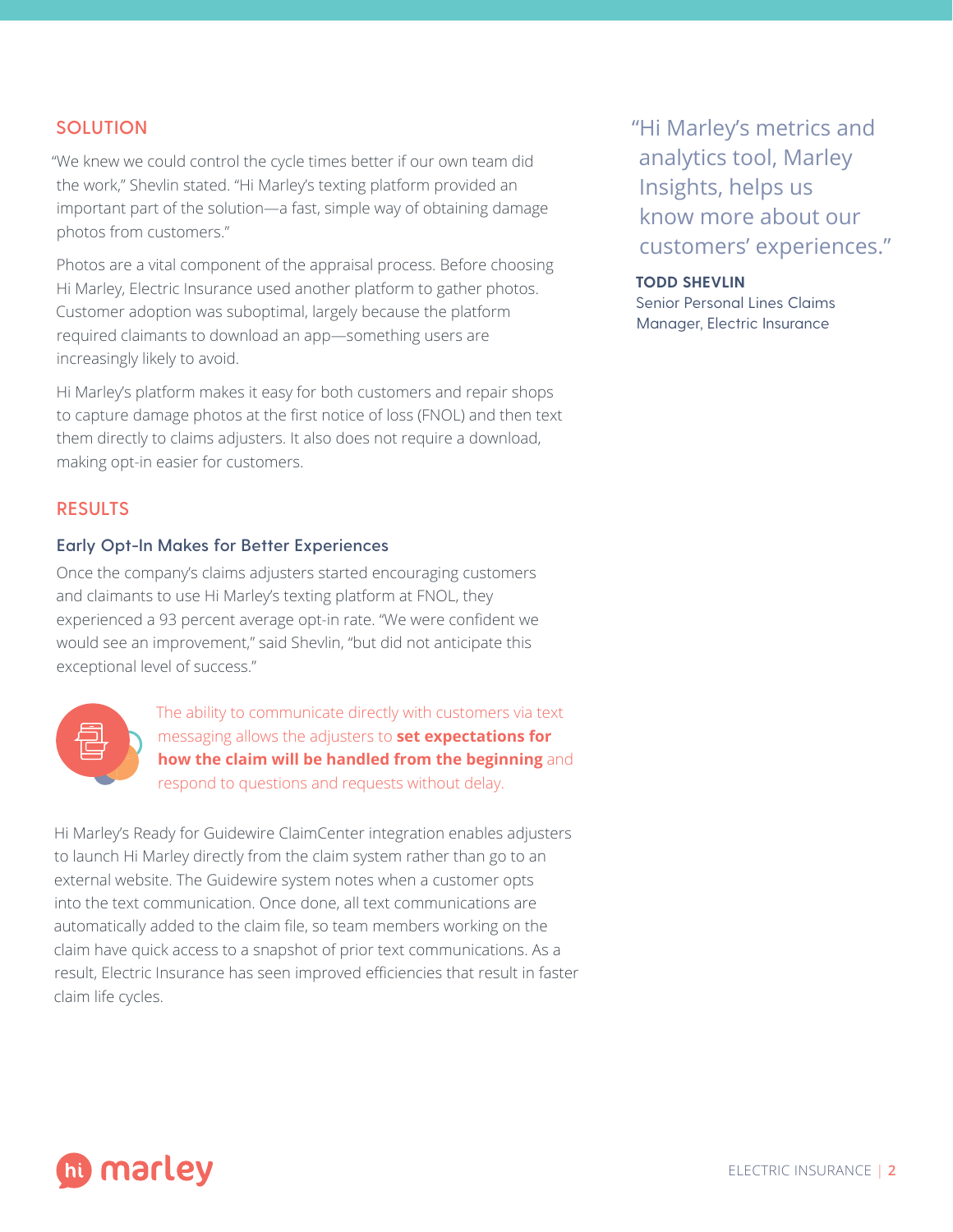"The work Electric Insurance does to satisfy its customers is amazing," said Mohamed Skaiky, the Hi Marley Customer Success Manager supporting Electric Insurance. "And the 93 percent average opt-in rate is exceptional and proves that text messaging is welcomed by policyholders."

"While there was some initial hesitation, it didn't last long," said Elizabeth Fitzgerald, Senior Auto Damage Team Lead at Electric Insurance. Fitzgerald noted that when the adjusters shared their positive experiences with their peers, other adjusters adopted Hi Marley immediately.

After training—including role-playing exercises on how to launch at FNOL and promote the benefits of text messaging—the company saw speedy adoption.

When Electric Insurance first launched the program, it was committed to taking actions needed to maintain a high opt-in rate. The company teamed up with Hi Marley and worked with the pilot group of customers to elicit feedback and establish best practices. It then used that information to train teams for the larger product rollout.

"The opt-in rate hasn't fallen off since we've been using Hi Marley," said Fitzgerald. "We continually talk with our teams about it, focus on it during meetings and continue the training."

#### **Process Efficiencies, Improved Customer Service**

Another positive effect of text messaging was that it helped with vendor communications regarding homeowner claims.

"We were surprised at how many roofers, mitigation companies and other vendors were willing to text," said Shevlin. Now, contractors take photos and communicate with adjusters right from the home, which the company rarely experienced before using the Hi Marley platform.

Hi Marley helped Electric Insurance gain auto claim process efficiencies as well. The texting platform allows customers and representatives to exchange forms, enabling the company to turn around settlements quickly and save customers from making status calls.

"Hi Marley speeds up the total loss determination," said Fitzgerald. "We can easily collect lienholder information, account numbers, banking permissions and more, as well as confirm features on the vehicle—all small details that, if gathered quickly, help to finalize the total loss assessment and resolve claims faster."



Everyone is familiar with text messaging and with Hi Marley, there is nothing to download our customers can opt-in **very quickly and easily.**

#### **TODD SHEVLIN**

Senior Personal Lines Claims Manager, Electric Insurance